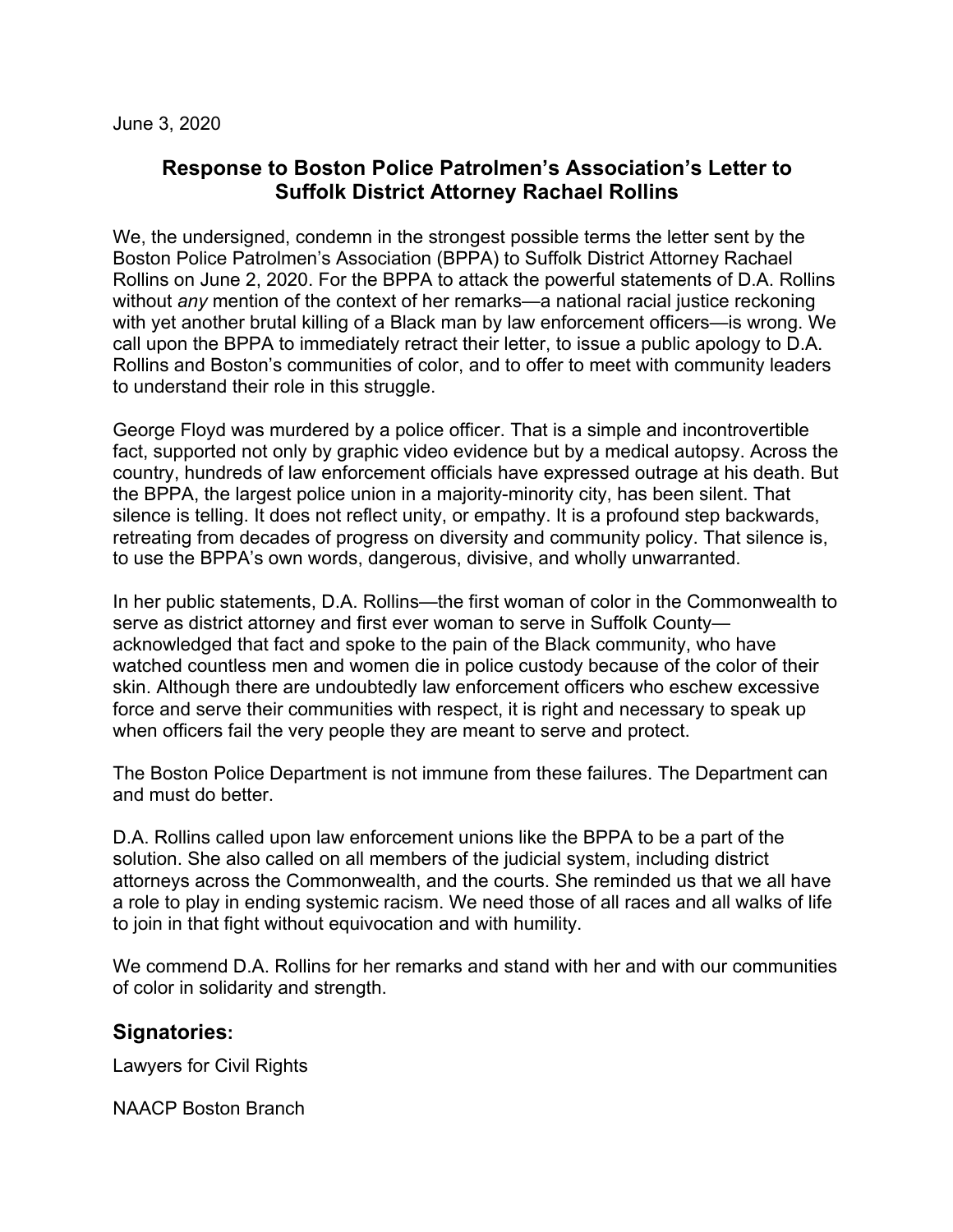Massachusetts Black Lawyers Association Massachusetts Association of Hispanic Attorneys ACLU of Massachusetts Congresswoman Ayanna Pressley, MA-7 Sonia Chang-Diaz, State Senator Becca Rausch, State Senator Russell Holmes, State Representative, 6th Suffolk Chynah Tyler, State Representative, 7th Suffolk Nika Elugardo, State Representative, 15th Suffolk Liz Miranda, State Representative, 5th Suffolk Jon Santiago, State Representative, 9th Suffolk Tram Nguyen, Esq., State Representative, 18th Essex Maria Robinson, State Representative, 6th Middlesex Mike Connolly, State Representative, 26th Middlesex Denise Provost, State Representative, 27th Middlesex Jack Lewis, State Representative, 7th Middlesex Lindsay Sabadosa, State Representative, 1st Hampshire Boston City Council President Kim Janey Boston City Councilor Michelle Wu, At-Large Boston City Councilor Julia Mejia, At-Large Boston City Councilor Lydia Edwards, District 1 Boston City Councilor Andrea Campbell, District 4 Boston City Councilor Ricardo Arroyo, District 5